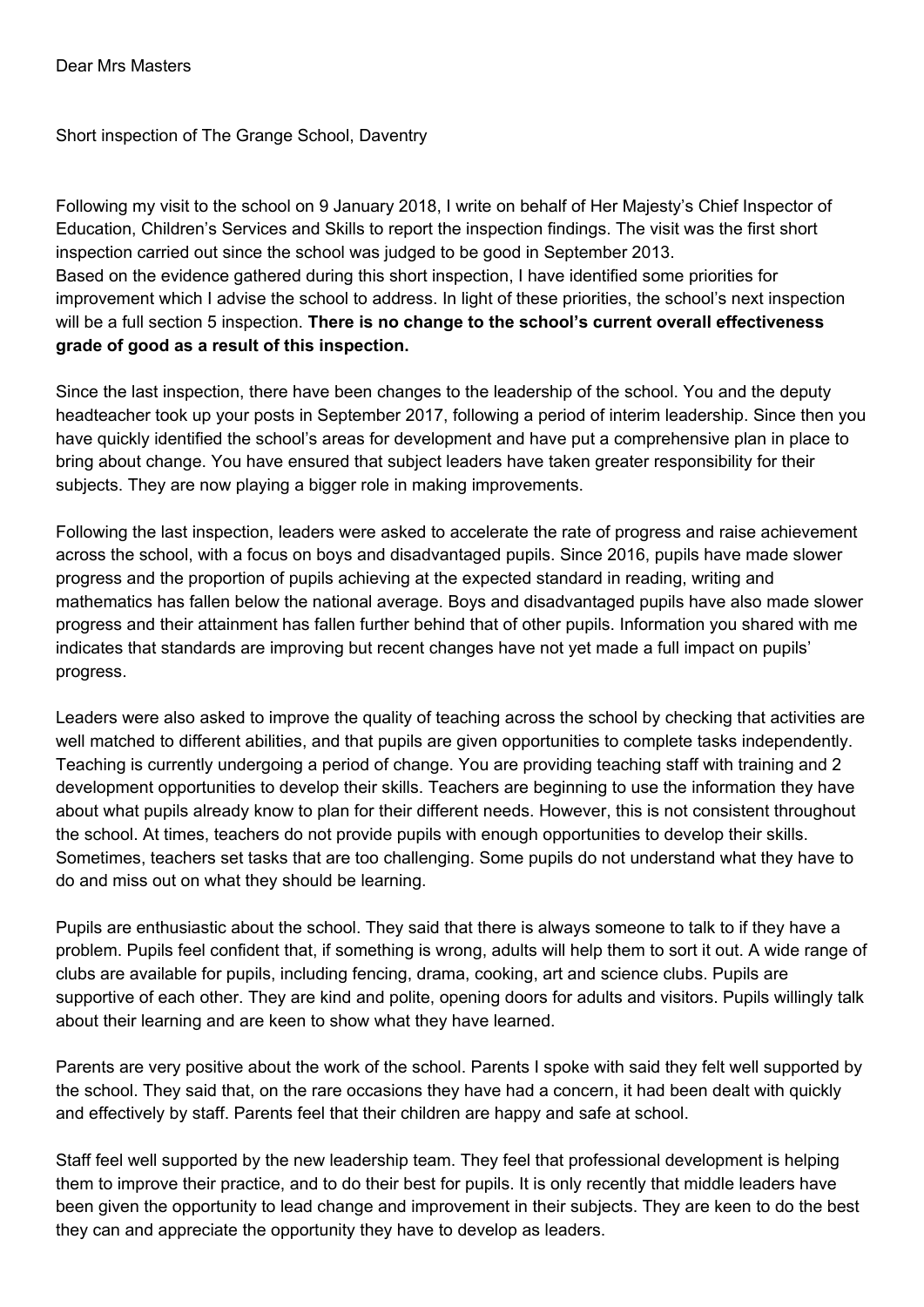Governors are ambitious for the school and its pupils. They have been reflective about the recent fall in standards and have provided effective support to the new leadership team to raise standards. Governors understand that the school is undergoing a period of transition. They are taking an active role in monitoring the impact of these changes, providing the leadership team with challenge when required.

## **Safeguarding is effective.**

You and the designated safeguarding leads have ensured that systems for keeping pupils safe are thorough and robust. Records are well maintained and any new referral is cross-referenced against previous incidents. As a result, you and the safeguarding team have a good understanding of individual cases and pupils' needs.

Throughout the school, the 'Blue Butterfly' motif is recognisable to pupils to identify someone they can talk to if they have a concern. Staff are fully aware of their responsibility to pass on any safeguarding concern. They know that, whatever the incident, no matter how small, it may contribute to a bigger picture about a pupil or family.

You and the safeguarding team are determined to find and provide support for families. You are quick to put support in place through the school or local agencies when cases do not meet the local authority's thresholds for involvement. When the 3 local authority is involved, you and the team are tenacious in following cases up and speaking out if you feel that support is lacking.

## Inspection findings

You are encouraging teachers to think creatively about teaching and learning in their classes. Up until very recently, teachers did not use assessment information to carefully plan for pupils' needs. Because of this, pupils' needs were not always being met. There has been some improvement but tasks still can be too easy or too difficult for some pupils.

In mathematics, the new approach to teaching is still developing. It has not yet had time to have a full impact on pupils' progress. Teachers use resources to support the development of skills in key stage 1 and pupils use these well to support their learning. In some lessons, teachers extend and develop pupils' learning further. Sometimes, however, pupils wait to be directed by the teacher and learning slows. Presentation in mathematics books is poor. This sometimes leads to pupils making mistakes as their calculations are not clear.

You have implemented a new system to develop pupils' reading skills from September 2017. Staff encourage pupils to read a range of books and to challenge themselves to read increasingly harder texts. The school's assessment information shows that this approach is beginning to improve pupils' reading skills. Pupils are reading more frequently and more widely. The teaching of reading in lessons is sometimes limited, and does not always focus on developing pupils' comprehension skills.

The teaching of phonics is inconsistent. Teachers do not provide pupils with enough opportunities to practise new and familiar sounds and words. The introduction of new sounds is not always obvious to pupils. Teachers do not always give pupils enough opportunities to develop their understanding of new words.

Pupils present their work in learning journals. This approach means that pupils are able to make links between subjects, and use their English and mathematics skills in different subjects. Pupils' learning journals, however, showed that pupils are given few opportunities to write independently or to develop their